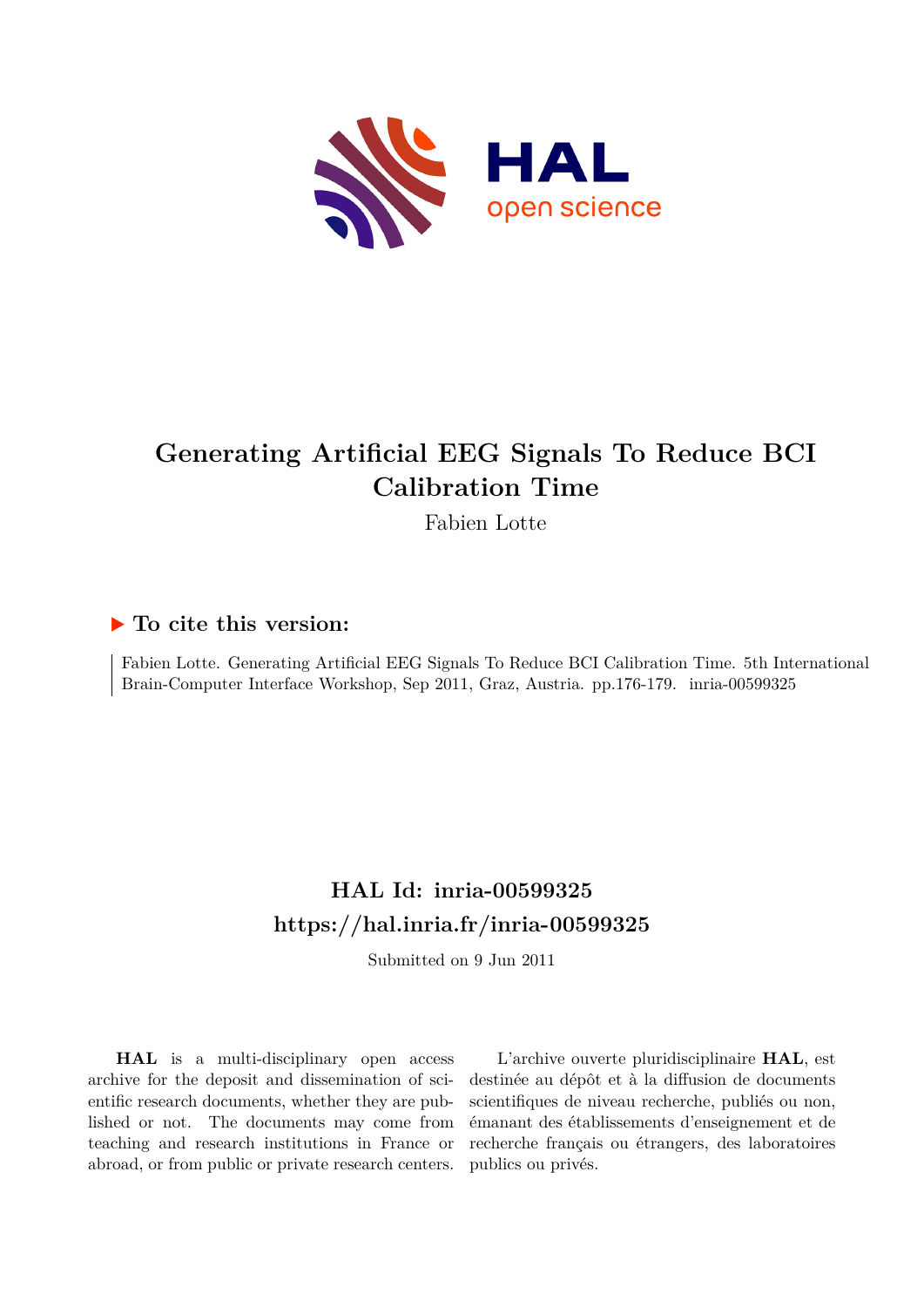## Generating Artificial EEG Signals To Reduce BCI Calibration Time

#### F. Lotte<sup>1</sup>

1 INRIA Bordeaux Sud-Ouest, Talence, France

[fabien.lotte@inria.fr](mailto:fabien.lotte@inria.fr)

#### Abstract

One of the major limitations of Brain-Computer Interfaces (BCI) is their long calibration time. This is due to the need to collect numerous training EEG trials for the machine learning algorithm used in their design. In this paper we propose a new approach to reduce this calibration time. This approach consists in generating artificial EEG trials from the few EEG trials initially available, in order to augment the training set size in a relevant way. The approach followed is simple and computationally efficient. Moreover, our offline evaluations suggested that it can lead to significant increases in classification accuracy when compared with existing approaches, especially when the number of training trials available is small. As such, it can indeed be used to reduce calibration time.

#### 1 Introduction

In recent years, research efforts in Brain-Computer Interfaces (BCI) have led to the development of numerous BCI prototypes which have highlighted many promising applications, both in medical and non-medical domains. However, BCI still suffer from several limitations which make these prototypes usually far from being usable in practical applications [\[1\]](#page-4-0). One of these limitations is that many examples of the user's EEG signals must be recorded in order to calibrate the BCI, which is both inconvenient and time consuming. Currently, the best online BCI systems require a calibration time of about 20 minutes  $[2]$ , which is still far too long. As a comparison, nobody would indeed use a computer mouse if it required a 20 minute-long calibration before each use.

A few recent works have proposed approaches to reduce  $[3, 4, 5]$  $[3, 4, 5]$  $[3, 4, 5]$  $[3, 4, 5]$  or suppress  $[6, 7, 8]$  $[6, 7, 8]$  $[6, 7, 8]$  $[6, 7, 8]$  this calibration time. However, these approaches require either data from numerous other users whose EEG signals have been previously recorded, or a large data set of past trials from the same user. Naturally, such data cannot be always available and we would ideally like the BCI to be efficient with very little training data even for a first-time BCI user. Therefore, there is a need for a method that can reduce the BCI calibration time without requiring numerous EEG data previously recorded. In this paper we propose such a method. It is a simple and efficient approach which consists in generating numerous artificial EEG signals from a few signals recorded from the user. Such new trials can then be used to augment the available training set.

#### 2 Methods

BCI calibration times are long due to the need to collect numerous training EEG trials for the subsequent machine learning algorithms used in their design. This problematic need for large amounts of training data is not unique to the BCI field. It can also be found in other fields in which machine learning is involved, although the problem might be more severe for BCI. In these fields, one proposed approach dealing with this issue was to generate numerous artificial training data from the few actual training data available, and use it to augment the training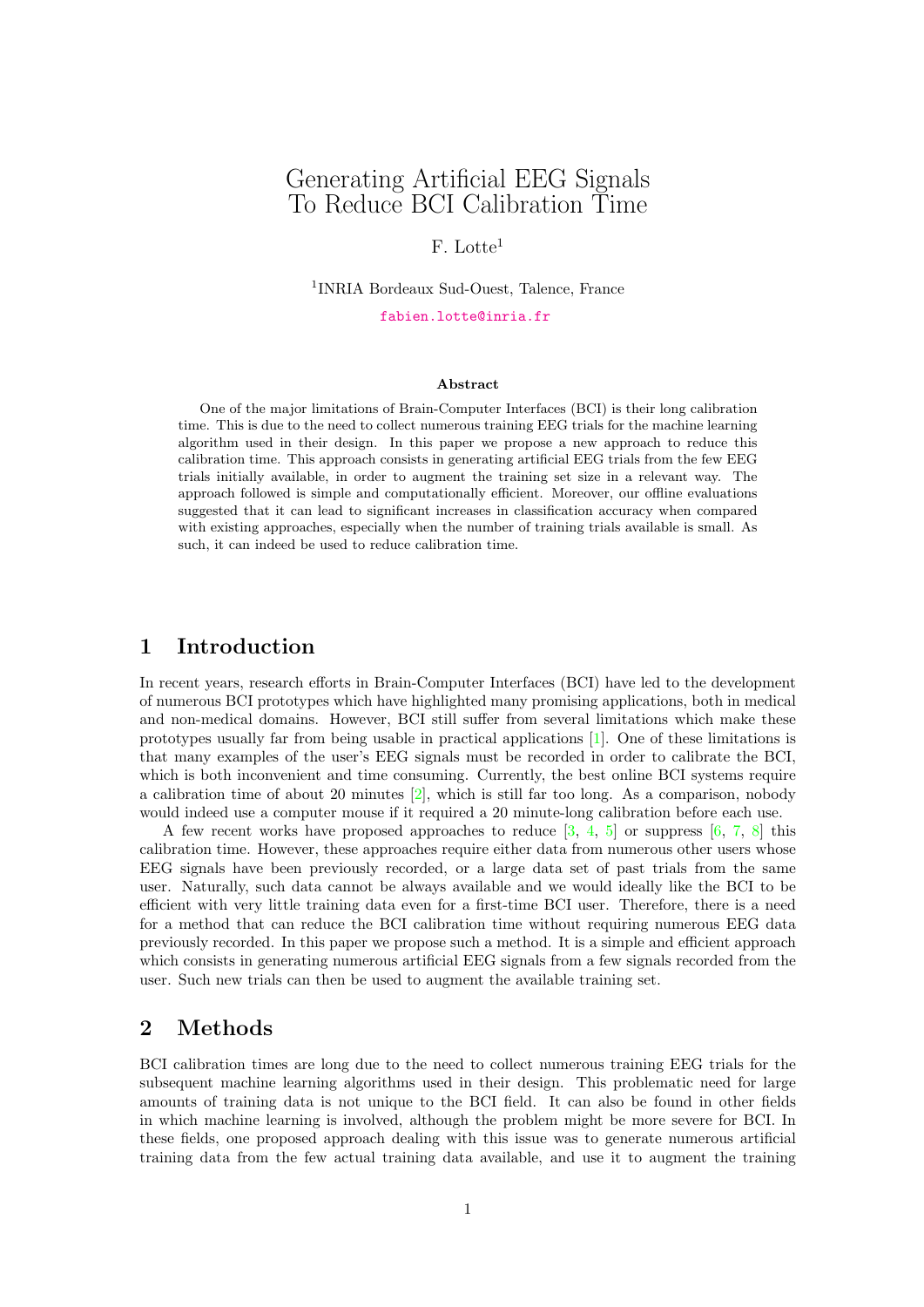

<span id="page-2-0"></span>Figure 1: Principle of artificial EEG data generation for BCI design

set. This has been shown to lead to increased classification accuracies in fields such as speech or hand-writing recognition [\[9\]](#page-4-8)[\[10\]](#page-4-9). In this paper, we propose to follow a similar approach in order to generate artificial EEG data based on the method used in [\[9\]](#page-4-8) for speech recognition. With this approach, we first divide each training EEG trial into several segments, and then generate new artificial trials as a concatenation of segments coming from different and randomly selected training trials. More formally, let us denote as  $\Omega = \{T_i\}, i \in [1, N]$  the set of N EEG trials that are available for training.  $T_i \in \mathbb{R}^{C \times S}$ , with S the number of samples in a trial, and C the number of channels. The first step consists in dividing the signals (from each channel) of each training trial  $T_i$  into K consecutive and non-overlapping segments  $T_i^k \in \Re^{C \times S/K}, k \in [1, K]$ . Then, from these segments, we can generate a new artificial trial  $\tilde{T}_j$  as  $\tilde{T}_j = [T_R^1]$  $T^1_{R_1}T^2_R$  $T_{R_2}^2 \ldots T_{R_K}^K$ , where  $[AB]$ denote the concatenation of the samples from segment A and B, and  $R_k$  is a randomly selected integer from  $[1, N]$ . The whole process is schematized in Figure [1.](#page-2-0) This simple approach enables us to generate a large number of new trials, different from the original ones, but still relevant and likely to be similar to future trials, as they were made from parts of real trials and have the same temporal structure. By adding these artificial trials to the original training trials, we can fill the feature space in a relevant way and hence ease the training of the subsequent machine learning algorithms. We thus expect this approach to give good classification performances even when only few EEG trials are initially available.

#### 3 Evaluation and Results

We evaluated this approach offline on data set 2a from BCI competition IV, provided by the Graz group [\[11\]](#page-4-10). This data set comprises EEG signals from 9 subjects who performed left hand, right hand, foot and tongue Motor Imagery (MI). The EEG signals were recorded using 22 EEG channels. For the purpose of this study, only EEG signals corresponding to left and right hand MI were used. EEG signals were band-pass filtered in the 8-30 Hz frequency band using a 5th order Butterworth filter. Features were extracted using the Common Spatial Patterns (CSP) [\[12\]](#page-4-11) algorithm (we used the filters corresponding to the 3 largest and smallest eigenvalues) from the 2 second time window starting 0.5 s after the cue. Features were classified using Linear Discriminant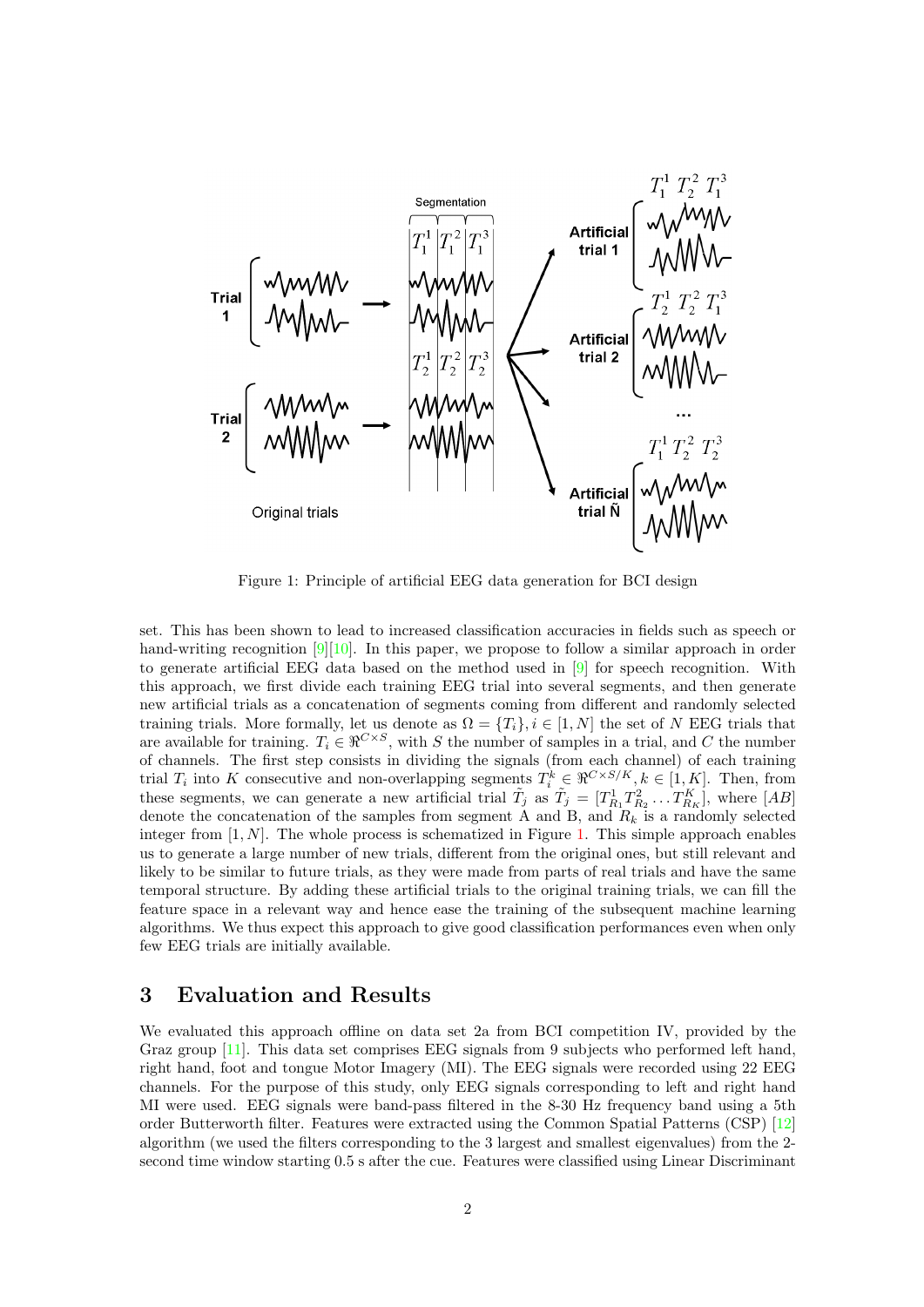

<span id="page-3-0"></span>Figure 2: Classification accuracy  $(\%)$  as a function of the number of training trials, for different approaches (standard approach, covariance matrix shrinking, artifical data generation).

Analysis (LDA).

We evaluated our approach on the test sets available (each comprising 72 trials per class), while using only the N first training trials from each class  $(N \in [5, 10, 20, 30, 40, 50, 60, 72])$  to train CSP and LDA. In this context, we compared different approaches:

- The standard approach which directly trains CSP and LDA on the initially available training trials. This is what is done in most current BCI.
- Our approach based on Artificial Data Generation (ADG) as described above. We generated either 100 or 500 artificial EEG trials per class (using  $K=10$  segments) and added them to the original training set.
- An approach which uses automatic Covariance Matrix Shrinking (CMS) for CSP and LDA, based on Ledoit and Wolf's method, as we did in [\[4\]](#page-4-3). This approach is specifically designed to obtain better estimate of covariance matrices with small training sets.
- A last approach which uses both ADG and automatic CMS for CSP and LDA.

As ADG involves random number generation, we repeated the ADG procedure 10 times, and averaged the classification accuracies hence obtained for each repetition. The average classification accuracies obtained for each method and training set size are reported on Figure [2.](#page-3-0) Results show that both ADG and CMS are more efficient than the standard approach, particularly when the number of training trials available is small  $( $40$ ). Globally, this difference is statistically$ significant ( $p \ll 0.0001$  with a paired t-test). Using ADG, the accuracy obtained with only 10 trials is the same as that obtained with the standard approach when using 20 trials. Hence, as compared to the standard approach, ADG can effectively reduce the calibration time by 2. Using both CMS and ADG together leads to a slight improvement in accuracy as compared to using ADG alone, although this improvement is not statistically significant. When comparing ADG with CMS, it appears that when the number of training trials is really small  $( $20$ ), ADG leads to$